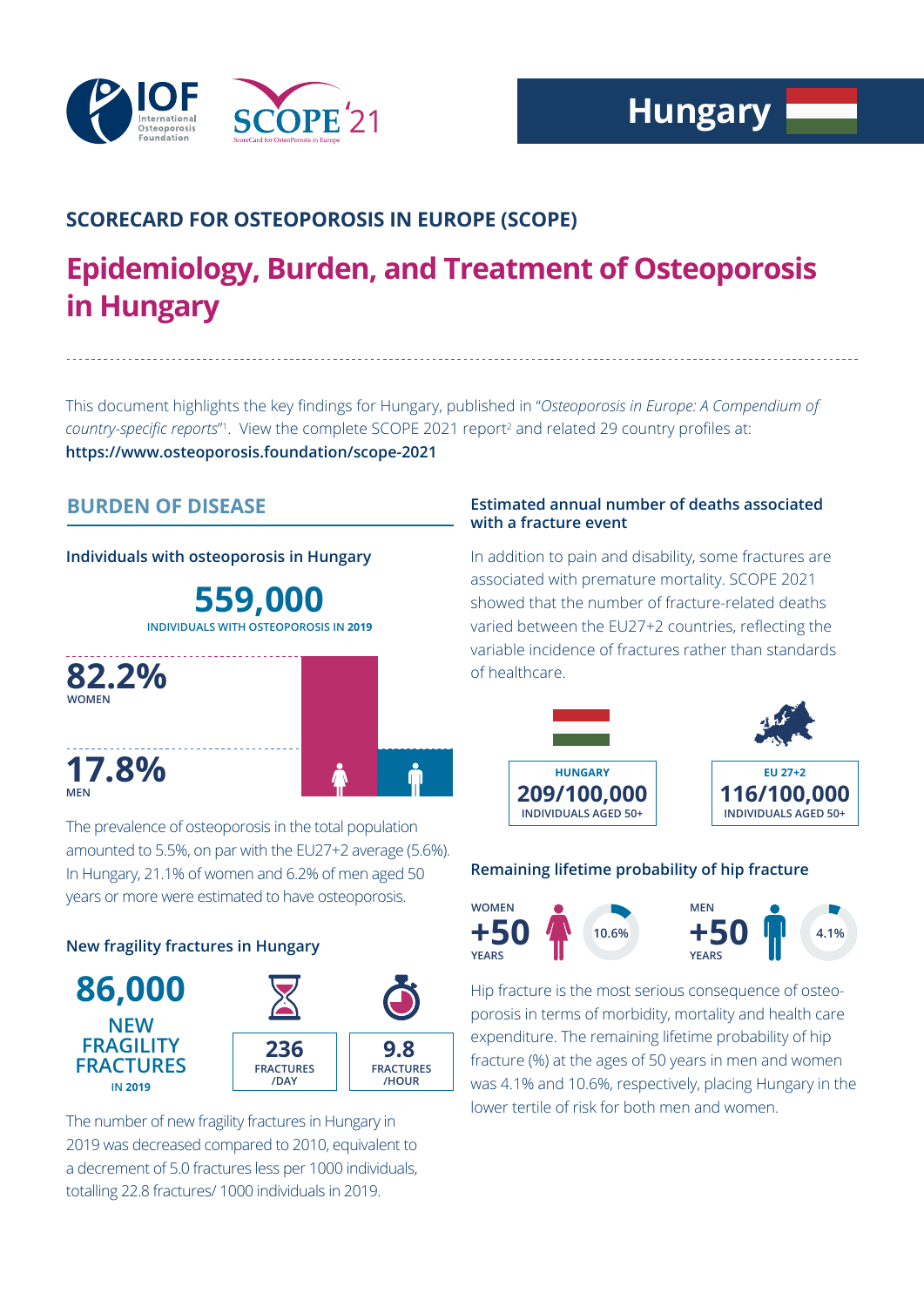

**THE NUMBER OF FRAGILITY FRACTURES IN HUNGARY IS EXPECTED TO INCREASE BY MORE THAN 25% BETWEEN 2019 AND 2034, WITH A SUBSTANTIAL IMPACT ON THE HEALTHCARE BUDGET**

**"**

# **Projected increase in the number of fragility fractures**

**2034**





Age is an important risk factor for fractures. The Hungarian population aged 50 years or more is projected to increase by 9.8% between 2019 and 2034, close to the EU27+2 average of 11.4%. However, the numbers of men and women aged 75 years or more are expected to increase significantly; 49.3% for men; 32.1% for women. Accordingly, the number and burden of fragility fractures are likely to increase.

## **Healthcare cost of osteoporotic fractures**

The cost of osteoporotic fractures in Hungary accounted for approximately 5.0% of healthcare spending (i.e., €449.5 million out of €8.6 billion in 2019), higher than the EU27+2 average of 3.5%. These numbers indicate a substantial impact of fragility fractures on the healthcare budget.

| Type of costs                                                                           |                |
|-----------------------------------------------------------------------------------------|----------------|
| Direct cost of incident fractures                                                       | €348.9 million |
| Ongoing cost resulting from fractures<br>in previous years (long-term disability costs) | €79.7 million  |
| Cost of pharmacological intervention<br>(assessment & treatment)                        | €20.9 million  |
| <b>Total direct cost</b><br>(excluding the value of OALYs* lost)                        | €449.5 million |

\*QALYs: Quality-Adjusted Life-Year – a multidimensional outcome measure that incorporates both the Quality (health-related) and Quantity (length) of life

In 2019, the average direct cost of osteoporotic fractures in Hungary was €46.0/person, while in 2010 the average was €22.1/person (increase of 108.1%).

The 2019 data ranked Hungary in 20<sup>th</sup> place in terms of highest cost of osteoporotic fractures per capita in the surveyed 29 countries.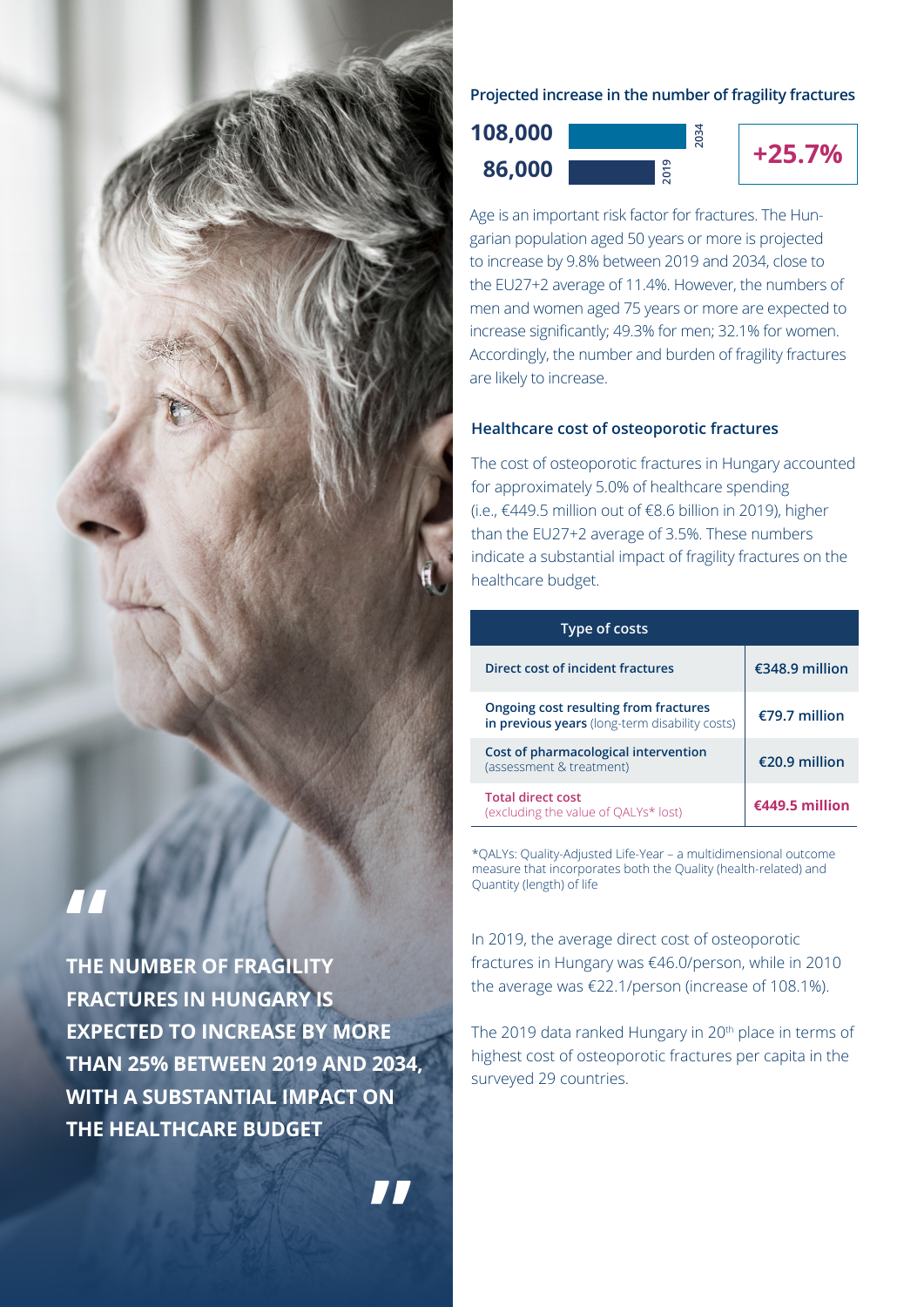# **POLICY FRAMEWORK**

# **SERVICE PROVISION**

Documentation of the burden of disease is an essential prerequisite to determine if the resources are appropriately allocated in accordance with the country's policy framework for the diagnosis and treatment of the disease.

#### **Key measures of policy framework for osteoporosis in Hungary**

| Measure                                                  | Estimate                       |
|----------------------------------------------------------|--------------------------------|
| <b>Established national fracture</b><br>registries       | Yes                            |
| Osteoporosis recognised as<br>a specialty                | <b>No</b>                      |
| <b>Osteoporosis primarily</b><br>managed in primary care | Nο                             |
| Other specialties involved in<br>osteoporosis care       | Rheumatology,<br>Endocrinology |
| Advocacy areas covered by<br>patient organisations       | None                           |

High quality national data on hip fracture rates were available in Hungary. Data are collected on a national basis and include more than only hip fractures.

In Hungary, osteoporosis and metabolic bone disease are not recognised specialties. However, osteoporosis is recognised as a component of specialty training.

Advocacy by patient organisations can fall into four categories: policy, capacity building and education, peer support, research and development. For Hungary, none of these areas were covered by a patient organisation.

The provision of medical services for osteoporosis was reviewed with certain key components, including reimbursement elements which may impair the delivery of healthcare.

#### **Service provision for osteoporosis in Hungary**



Twelve out of 27 countries offered full reimbursement for osteoporosis medications. Hungary offered partial reimbursement.

The number of DXA units expressed per million of the general population amounted to 6.9 which puts Hungary in 26th place among the EU27+2.

In Hungary, the estimated average waiting time for DXA amounted to 14 days (10<sup>th</sup> rank). The reimbursement for DXA was unconditional.

National fracture risk assessment models such as FRAX® were available, as well as guidance on the use of fracture risk assessment within national guidelines.

Guidelines for the management of osteoporosis were available in Hungary with a focus on different specificities; postmenopausal women, osteoporosis in men, secondary osteoporosis including glucocorticoid-induced osteoporosis.

Fracture Liaison Services (FLS), also known as post-fracture care coordination programmes and care manager programmes were reported for 1-10% of hospitals in Hungary.

National quality indicators allow to measure the quality of care provided to patients with osteoporosis or associated fractures. However, no use of national quality indicators was reported for Hungary.